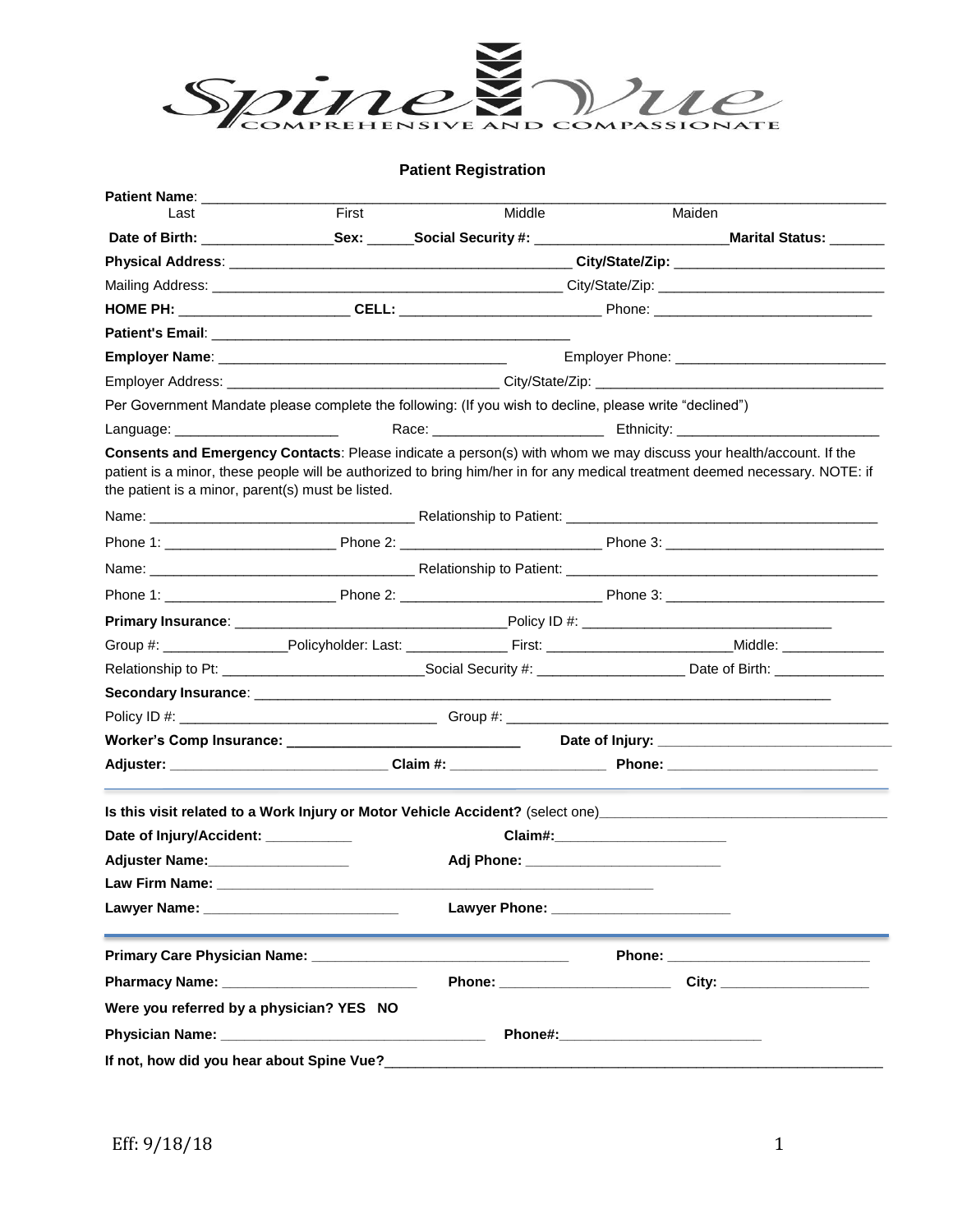|                                             | PREVIOUS IMAGING STUDIES: Please note mo/yr of exam and location of body part                                                                                                                                                  |                    |                                                                                                                               |                        |
|---------------------------------------------|--------------------------------------------------------------------------------------------------------------------------------------------------------------------------------------------------------------------------------|--------------------|-------------------------------------------------------------------------------------------------------------------------------|------------------------|
|                                             |                                                                                                                                                                                                                                | MRI:               | <u> 1989 - Johann John Stone, mars et al. 1989 - John Stone, mars et al. 1989 - John Stone, mars et al. 1989 - John Stone</u> |                        |
|                                             | CT: the contract of the contract of the contract of the contract of the contract of the contract of the contract of the contract of the contract of the contract of the contract of the contract of the contract of the contra | EMG:               |                                                                                                                               |                        |
| PAST MEDICAL HISTORY                        | Check all that apply:                                                                                                                                                                                                          |                    | [ ] None Apply                                                                                                                |                        |
| [] Heart attack                             | [] Diabetes                                                                                                                                                                                                                    | [] Lung Disease    | [] Liver Disease                                                                                                              | [] Heart Failure (CHF) |
| [] Stroke                                   | [ ] HIV                                                                                                                                                                                                                        | [ ] Hepatitis      | [] High Blood Pressure                                                                                                        | [] Seizures            |
| [] AIDS                                     | [] Thyroid trouble                                                                                                                                                                                                             | [] Osteoarthritis  | [] Mental Illness                                                                                                             | [] Tuberculosis        |
|                                             | [] Bleeding Disorders [] Rheumatoid arthritis                                                                                                                                                                                  | [ ] Asthma         | [] Anemia                                                                                                                     | [ ] Kidney disease     |
| [] Ankylosing spondylitis [] Kidney Failure |                                                                                                                                                                                                                                | [ ] Serious injury | [] Gout                                                                                                                       | [] Blood clot in leg   |
| [] Cancer<br>ulcers                         | [] Blood clot in lung                                                                                                                                                                                                          |                    | [] Osteoporosis<br>[ ] Alcoholism                                                                                             | [] Stomach             |
|                                             | <b>PAST SURGICAL HISTORY</b> Previous doctors seen for this problem: [ ] NONE                                                                                                                                                  |                    |                                                                                                                               |                        |
|                                             |                                                                                                                                                                                                                                |                    | ALLERGIES Please list any known allergies to food or medications and their reactions: [ ] NONE                                |                        |
|                                             | FAMILY HISTORY Check all that apply: [ ] NONE apply                                                                                                                                                                            |                    |                                                                                                                               |                        |
| [] Stroke                                   | [] Kidney trouble or stones                                                                                                                                                                                                    |                    | [] Seizures                                                                                                                   |                        |
| [] Heart trouble                            | [ ] Diabetes                                                                                                                                                                                                                   |                    | [] Gout                                                                                                                       |                        |
| [] Mental illness                           | [] High Blood Pressure                                                                                                                                                                                                         |                    | [] Spine problems                                                                                                             |                        |
| [] Bleeding disorders                       | [ ] Arthritis                                                                                                                                                                                                                  |                    | [] Alcoholism                                                                                                                 |                        |
| [] Cancer                                   |                                                                                                                                                                                                                                |                    |                                                                                                                               |                        |
| <b>SOCIAL HISTORY</b>                       |                                                                                                                                                                                                                                |                    |                                                                                                                               |                        |
|                                             |                                                                                                                                                                                                                                |                    | Age: _________Sex: _____ Height: _________ Weight: ________ Occupation: ___________________________                           |                        |
|                                             |                                                                                                                                                                                                                                |                    | Do you smoke? [] No [] Yes ____ packs/day for ____ years [] Former Smoker [] Never Smoker [] Quit How long?_____              |                        |
|                                             |                                                                                                                                                                                                                                |                    |                                                                                                                               |                        |

\_\_\_\_\_\_\_\_\_\_\_\_\_\_\_\_\_\_\_\_\_\_\_\_\_\_\_\_\_\_\_\_\_\_\_\_\_\_\_\_\_\_\_\_\_\_\_\_\_\_\_\_\_\_\_\_\_\_\_\_\_\_\_\_\_\_\_\_\_\_\_\_\_\_\_\_\_\_\_\_\_\_\_\_\_\_\_\_\_\_\_\_\_\_\_\_\_\_\_\_\_\_\_\_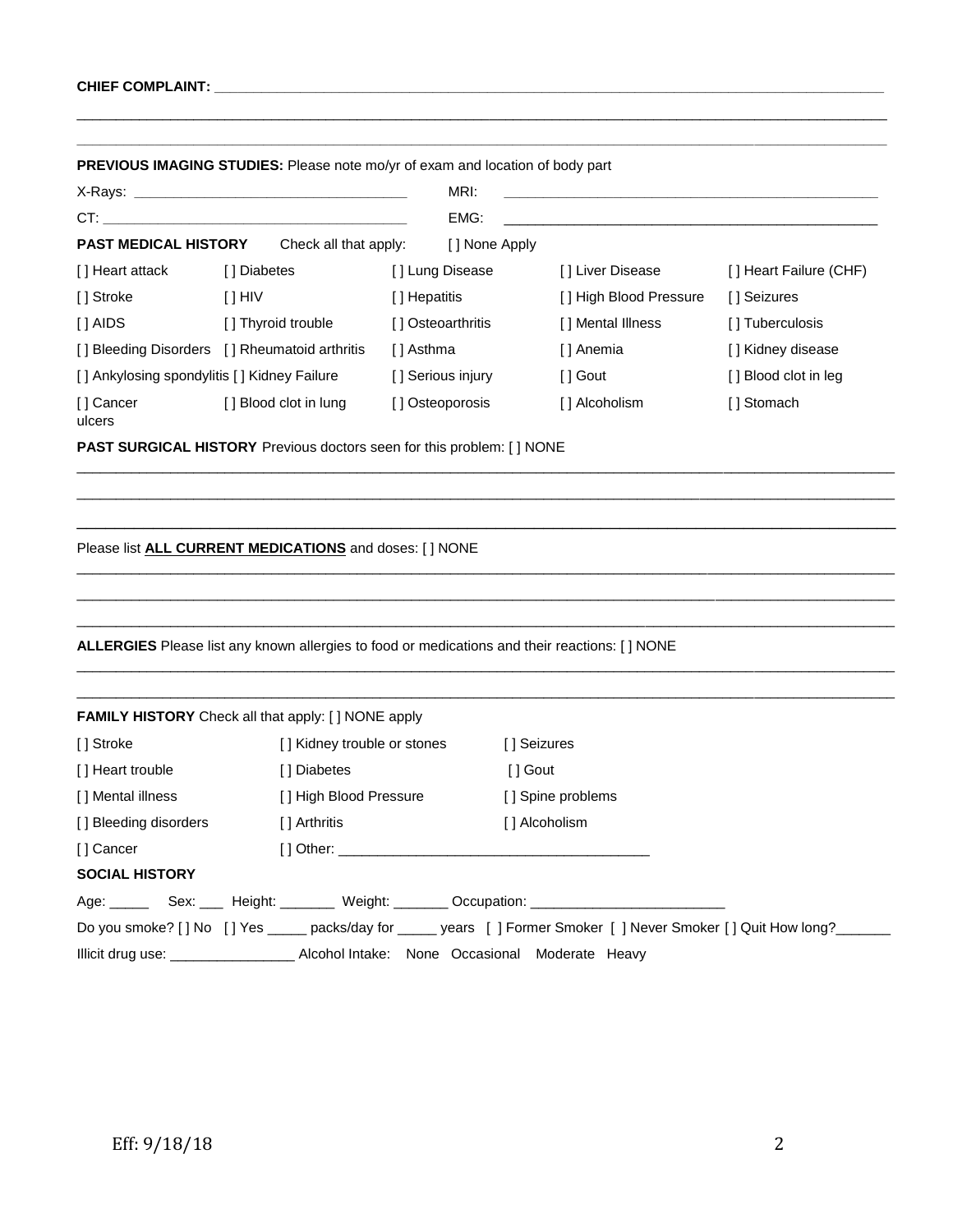## **Patient Waivers, Financial Responsibility Policies and Agreements**

In order to reduce confusion and misunderstanding between our patients and practice (Spine Vue), we have adopted the following policies. If you have any questions regarding these policies, please feel free to ask the front desk staff to clarify the policies to you. We are dedicated to providing the best possible care and services to you and regard your complete understanding of your financial responsibilities as an essential element of your care and treatment. This agreement is between Spine Vue, and Patient.

### *Your Insurance*

We require showing your insurance card at each visit, so we can verify the information that is in our system.

In-Network: We have made prior arrangements with many insurers and health plans to accept an assignment of benefits. This means that we will bill those plans with which we have an agreement and will only require you to pay the authorized co-payment and any additional percentage (co-insurance and/or deductibles) due. You could be billed for any remaining amount that insurance didn't pay after the services are rendered. **It is your responsibility for any amount not covered by insurance**.

If you are an HMO patient, we will work towards obtaining the appropriate referral from your primary care provider. If we are unable to obtain the appropriate referral before your appointment, then we can re-schedule your appointment or you can pay the self pay office visit charge of \$300 for new patient or \$250 for follow up patient. This payment is due at the time of service.

If you are a patient who purchased an Exchange insurance plan, and become terminated or ineligible for your insurance. It is your responsibility for all unpaid charges.

Out-of-Network: We do not contract with all insurance companies licensed to do business in Texas. In the event your insurance company is not contracted with us, we will honor your in network out of pocket amounts. It is critical to make sure your insurance has "Out Of Network" benefits (OON) under your policy. If you do not have OON benefits and you elect to receive care from Spine Vue, you may not receive ANY insurance reimbursements. If you have OON benefits, your claim will be processed using the prevailing "Usual-Customary and Reasonable" (UCR) rates for the services provided. We will not balance bill you for the remainder.

## *Payment & Collection Policies*

It is our office policy to collect the co-payment/co-insurance/deductible when you arrive for your appointment. Unless other arrangements have been agreed upon in advance, full payment is due at the time of services provided. This also includes any other outstanding balances. Outstanding balances are due within 30 days, unless prior arrangements have been made in writing. You have 90 days from the date of notification (can be by phone, statement or email) to pay your balance before your account becomes delinquent. **If your account becomes delinquent and you have not established or made payment arrangements with our billing office, your account will be turned over to a collection agency and we may ask you to seek your medical care from another medical office**. We reserve the right to reschedule your appointment until such payments can be made. For your convenience, our office accepts cash and debit/credit cards.

#### *Patient's Request for any type of paperwork that is to be completed by physician*

In accordance with Federal Law, our office requires a written request (for available upon request) for the release of any type of forms. In some cases, we will need 15 business days (Monday through Friday) to process your request. According to the HIPAA privacy law, you may need to show identification that you have legal rights to this information. There is a fee of \$25 per page for these form(s) and you may be required to see a physician.

#### *Method(s) of Communicating with Patients*

For your convenience, Spine Vue will call, text or email to remind you about your upcoming appointments based on the information you provide on your registration form.

#### *Forms of Payment*

We accept Cash and MasterCard and Visa only. We no longer accept checks as a form of payment. If there are any unpaid balances on your account, you will need to pay the unpaid balance in full prior to your next appointment. **Failure to pay will result in delayed treatment and/or termination from practice unless previous arrangement has been made in writing.**

#### *Disability or Insurance Forms*

There will be a **\$25 per page** charge for completion of medical forms. Payment is due at the time that you pick up the forms. Please allow 7-10 days for the completion of these forms.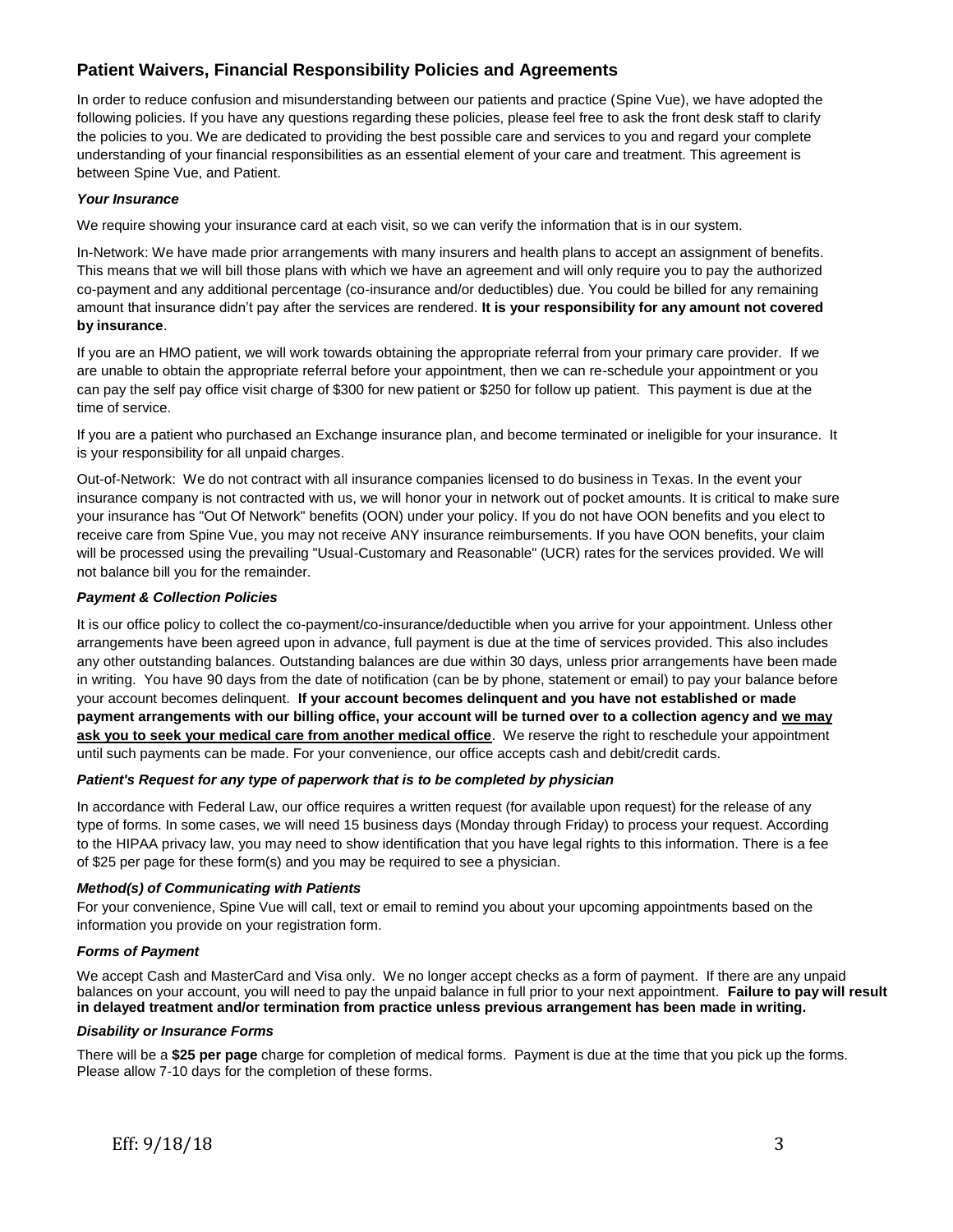### *Mid Level Practitioner and what it means*

When you visit our offices, you will be seen by a Physician, a Nurse Practitioner (NP), a Physician Assistant (PA) or a Registered Nurse (RN), NPs and PAs are clinical professionals with advanced degrees (Master's Degree) who are licensed to practice medical care and who work in collaboration with physicians. NPs and PAs are collectively referred to as Mid Level Providers or Practitioners. They can diagnose, plan treatment, prescribe medications and therapies (physical therapy and/or occupational therapy). RNs are responsible for caring and educating patients and implementing orders written by physicians, NPs, or PAs. They are not licensed to make official diagnosis or to prescribe medication or therapies.

If a Nurse Practitioner or Physician Assistant is seeing you, they will evaluate and treat your spinal condition. If a surgical consultation is needed, your NP or PA will leave the room to discuss your concerns and their findings from the physical exam with the attending surgeon. Then both the surgeon and NP/PA will return to your exam room for further assessment and to discuss your treatment plan with you.

## *Medical Lifetime Authorization (MEDICARE PATIENTS ONLY)*

I authorize any holder of medical or other information about me to release to the Social Security Administration and HealthCare Financial Administration or its intermediaries or carriers that have any information needed for this or any related Medicare claim(s). I permit a copy of this authorization to be used in lieu of the original and request payment of the medical insurances benefits to the party who accepts assignments. Regulations pertaining to Medicare assignment of benefits apply.

#### *Missed Appointments/ Untimely Cancellations*

Missed appointments represent a cost to us, to you and to other patients who could have been seen in the time set aside for you. If you are unable to keep your appointment please give 24 hours notice to avoid being charged. There is a **\$25 charge for missed or untimely canceled appointments**. **Excessive abuse of scheduled appointments may result in termination from the practice.** If you arrive later than 30 minutes after your scheduled appointment, you may be asked to reschedule at a later time and date.

#### *Estimates and Interests*

An estimate of cost will be provided if requested by an uninsured patient, a patient not covered by a government program or an insured patient seeking out-of-network services. This practice does not charge interest for amounts past due and left unpaid by a third party payer.

#### *Disclosures*

Dr. Jones-Quaidoo is the owner of Spine Vue, PLLC and has ownership and/or investment interests in the following companies; Anton Surgical Associates, Correxa IOM, Bo Ching Medical, EBJ Holdings, NeuroAccuracy, NeuroView, Premier Physician Surgical Associates, Rome Anesthesia, Rambler Surgical Care Associates and Red Mountain Lion. Dr. Jones-Quaidoo has ownership shares in Baylor Medical Center at Uptown. Services may be provided by any of these facilities may be out of network and as a result you may receive an out of network bill. However, you have the right to choose the provider of your healthcare services. You also have the option to use the healthcare facility of your choice. You will not be treated differently by Dr. Jones-Quaidoo or Spine Vue, PLLC if you choose to have services performed at a different facility. By signing you have read and acknowledged the Disclosure of Physician Ownership at Spine Vue, PLLC.

## *Imaging CDs/films*

Imaging CDs/films will be kept in our files for a maximum of 6 months from date of service of the exam. Any CD or films older than 6 months will be destroyed unless picked up by the patient.

## *Facsimile or Reproduction Waiver*

I understand that Spine Vue may transmit my medical information electronically. I authorize Spine Vue to send and/or receive the confidential electronic health care information as defined by Health Insurance Portability Accountability Act of 1996, 45CFR, Parts 160-164 (HIPAA) with full knowledge that it may be received in error by a third party. I absolve Spine Vue of any responsibility for issues that might arise from such error. I may revoke this authorization by giving Spine Vue 10 day written notice. This revocation will not pertain to information released prior to the date of the receipt of the revocation by Spine Vue.

## *Assignment of Benefits (required for filing insurance claims)*

I hereby assign my interest and title to all medical benefits to which I am entitled to Spine Vue and/or affiliated companies. I hereby authorize my insurance carrier to issue payments directly to Spine Vue and/or affiliated companies for medical services rendered to myself regardless of my insurance benefits.

## *Prescription Policy*

A Spine Vue physician diagnoses and treats conditions of the spine. We may prescribe medications for you to help relieve the pain. These medications, when used properly, can help patients feel better and lead more productive lives. These medications can also be misused, causing harm to patients and others. For this reason, the State of Texas and the Federal Drug Enforcement Administration regulate the use of medications. Spine Vue follows those laws.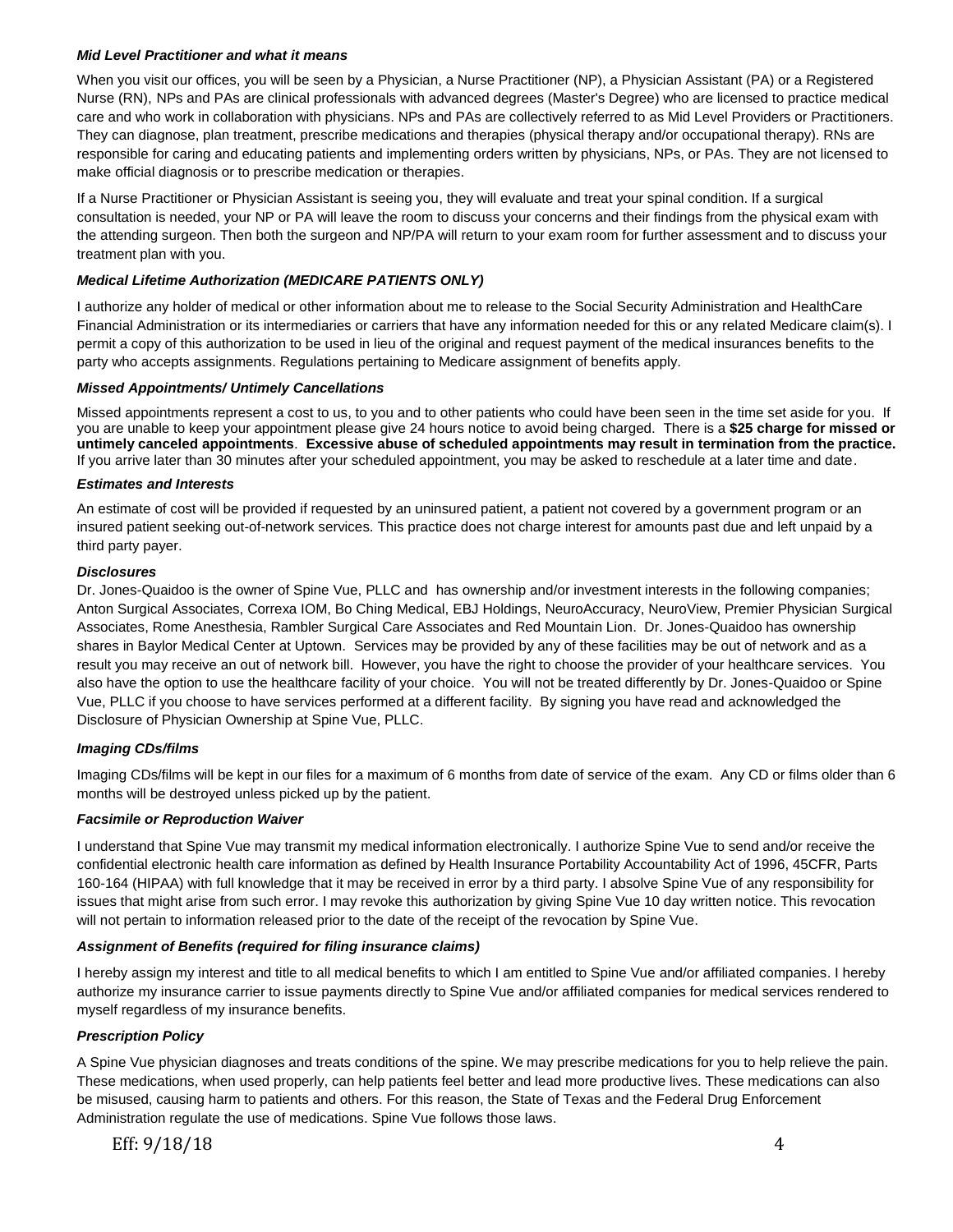## Our policy:

Written prescriptions will not be replaced if lost, stolen or misplaced. Prescriptions are to be taken as directed. In other words, do not change the frequency of the dose unless otherwise directed by a Spine Vue professional. If a change does occur, this will be noted in your chart.

Certain controlled substances such as Oxycontin, MS Contin and Percocet are written for a 30 day supply. It is necessary to make monthly follow up appointments in order to receive a refill. By law, controlled substance medications cannot be refilled over the phone. Refills for prescriptions listed below may be refilled every three months. As a result, if you were not seen in the hospital or office in the past three months, prescriptions cannot be refilled.

Sleep aids such as: Ambien, Anti-inflammatories such as: Vioxx, Bextra, Celebrex, Narcotics such as: Lortab, Vicodin, Darvocet, Hydrocodone, Muscle Relaxers such as: Soma, Robaxin, Flexeril

If your prescription bottle indicates that you have refills remaining, contact your pharmacy directly. If there are no refills left, you will need to contact our office and schedule an appointment.

Refills will not be authorized at night, on weekends or holidays. Be sure to plan ahead to make sure you have enough pills.

Before your visit to Spine Vue, please check your supply of medication. If you need a refill, please ask. Refill requests for prescriptions not prescribed by a Spine Vue physician will not be authorized. If you believe you may be pregnant, discover you are pregnant at any time, or plan to become pregnant, it is your responsibility to inform this office immediately.

#### *Motor Vehicle Accidents*

I hereby authorize the release a copy of my medical records as may be necessary to obtain reimbursement from any insurance company which may request information regarding my injury of condition and the nature of my treatment. I also understand that I am responsible for responding promptly to my insurance carrier if they request any additional information, and that failure to provide requested information may categorize my treatment as a "non-covered" service and may make me personally liable for the charges incurred.

#### *Authorization of Release of Information (required for filing insurance claims)\**

I hereby authorize Spine Vue and any of its subsidiaries to:

\_\_\_\_\_\_\_\_\_\_\_\_\_\_\_\_\_\_\_\_\_\_\_\_\_\_\_\_\_\_\_\_\_\_\_\_\_\_\_\_

1) Release any information necessary to insurance carriers, physicians, attorneys, employers, healthcare providers or any other entity which may be concerned with the payment of charges incurred for the treatment of services.

2) Process insurance claims generated in the course of examinations and treatments.

3) Allow a photocopy of my signature to be used to process insurance claims for the period of a lifetime. This order will remain in effect until revoked by me in writing.

I have requested medical services from Spine Vue and any of its subsidiaries on my behalf and understand that by making this request, I become fully responsible for any and all charges incurred in the course of treatment authorized.

I have read the Office and Financial policy and agree to its terms. I understand and agree that the term of this financial policy may be amended by the practice at any time without prior notification to me. I am aware that for my safety and protection, video and audio surveillance may be used on Spine Vue premises, in public areas only. I, the undersigned, as patient or on behalf of patient, do hereby consent to and authorize all diagnostic and therapeutic treatments considered necessary or advised in the judgment of the physician on duty. I am also aware that my photograph may be taken for documentation of my patient chart. I understand that no guarantee or assurance has been made as to the results, which may be obtained. I understand that I have the right to revoke this consent, in writing, except where Spine Vue has already made disclosures in reliance on your prior consent. A photocopy of this signature is as valid as the original.

\_\_\_\_\_\_\_\_\_\_\_\_\_\_\_\_\_\_\_\_\_\_\_\_\_\_\_\_\_\_\_\_\_\_\_\_\_\_\_\_\_ \_\_\_\_\_\_\_\_\_\_\_\_\_\_\_\_\_\_\_\_\_\_\_\_\_\_\_\_\_\_\_\_

Print Patient Name

Patient Signature Date Date of the Date of the Date Date Date Date Date Date Date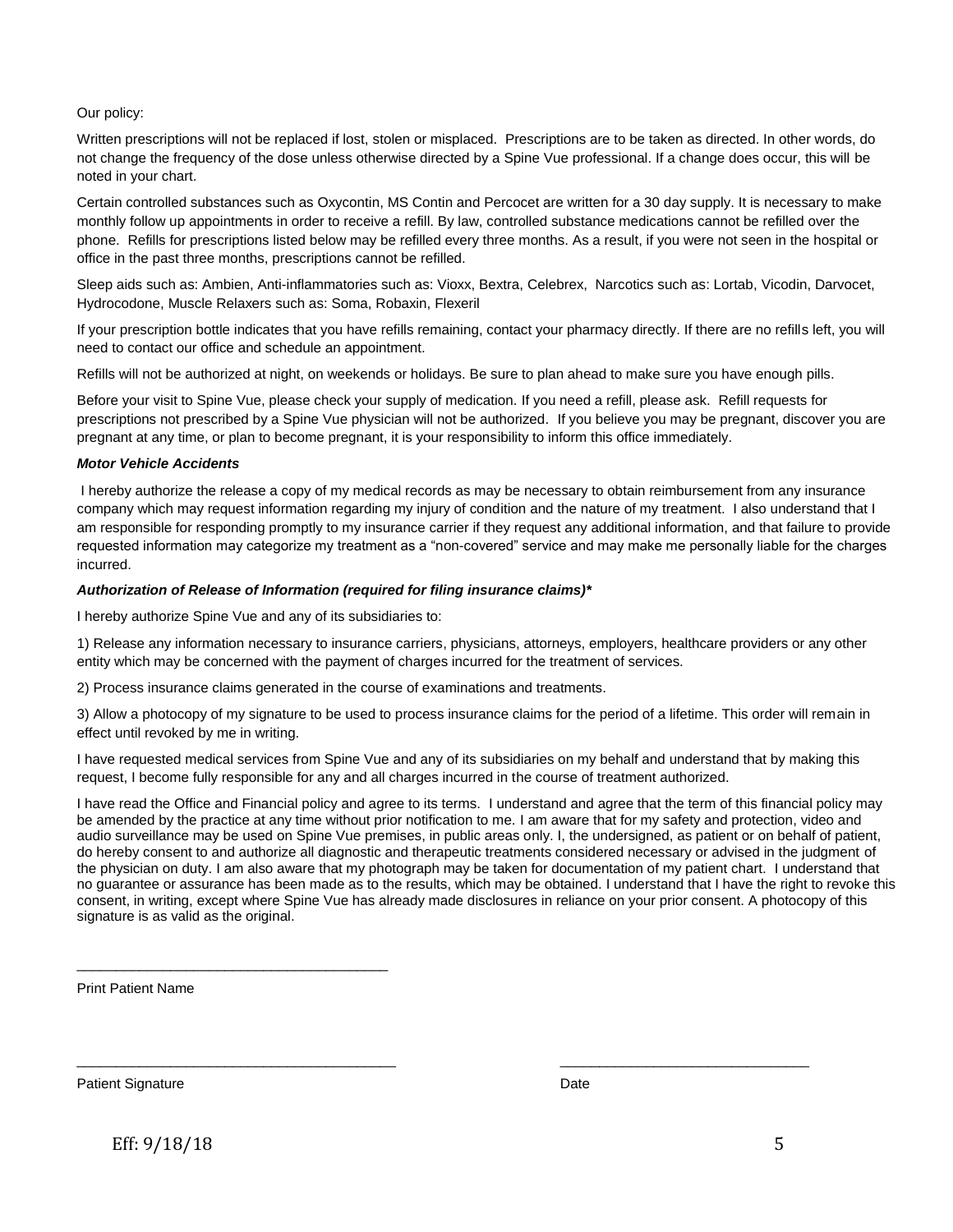# **Notice of Privacy Practices**

To our Patients:

This notice describes how health information about you (as part of this practice may be used and disclosed, and how you can get access to your health information. Please review it carefully. This is required by the privacy regulations created as a result of the Health Insurance Portability and Accountability Act of 1996 (HIPAA).

## Our commitment to your privacy

Our practice is dedicated to maintaining the privacy of your health information. We are required by law to maintain the confidentiality of your health information.

We realize that these laws are complicated, but we must provide you with the following important information.

## **Use and disclosure of your health information in certain special circumstances**

The following circumstances may require us to use or disclose your health information:

- 1. To public health authorities and health oversight agencies that are authorized by law to collect information.
- 2. Lawsuits and similar proceedings in response to a court or administrative order.
- 3. If required to do so by a law enforcement official.
- 4. When necessary to reduce or prevent a serious threat to your health and safety or the health and safety of another individual or the public. We will only make disclosures to a person or organization able to help prevent the threat.
- 5. If you are a member of U.S. or foreign military forces(including veterans) and if required by the appropriate officials.
- 6. To federal officials for intelligence and national security activities authorized by law.
- 7. To correctional institutions of law enforcement officials if you are an inmate or under the custody of a law enforcement official.
- 8. For Workers' Compensation and similar programs.

## **Your rights regarding your health information**

- **1.** Communications: You can request that our practice communicate with you about your health and related issue in a particular manner or at a certain location. For instance, you may ask that we contact you at home rather than work. We will accommodate reasonable requests.
- **2.** You can request a restriction in our use or disclosure of your health information for treatment, payment, or health care operations. Additionally, you have the right to request that we restrict our disclosure of your health information to only certain individuals involved in your care or the payment for your care, such as family members and friends. We are not required to agree to your request; however, if we do agree, we are bound by our agreement, except when otherwise required by law, in emergencies, or when the information is necessary to treat you.
- **3.** You have the right to inspect and obtain a copy of the health information that may be used to make decisions about you, including patient medical records and billing records, but not including psychotherapy notes. You must submit your request in writing to Spine Vue, 8440 Walnut Hill Lane, Ste 230, Dallas, TX 75231.
- **4.** You may ask us to amend your health information if you believe it is incorrect or incomplete, and as long as the information is kept by or for our practice. To request an amendment, your request must be made in writing and submitted to our office. You must provide us with a reason that supports your request for amendment.
- **5.** Right to a copy of this notice. You are entitled to receive a copy of this notice. You may ask us to give you a copy of this notice at any time.
- **6.** Right to file a complaint. If you believe your privacy rights have been violated, you may file a complaint with our practice or to the Secretary of the Department of Health and Human Services. To file a complaint with our practice, submit in writing your complaint to Spine Vue, 8440 Walnut Hill Lane, Ste 230 Dallas, TX 75231. You will not be penalized for filing a complaint.
- **7.** Right to provide an authorization for other uses and disclosures. Our practice will obtain your written authorization for other uses and disclosures. Our practice will obtain your written authorization for uses and disclosures that are not identified by this notice of permitted by applicable law.

If you have any questions regarding this notice or our health information privacy policies, please notify us. I hereby acknowledge that I have been presented with a copy of Notice of Privacy Practices.

Signature: \_\_\_\_\_\_\_\_\_\_\_\_\_\_\_\_\_\_\_\_\_\_\_\_\_\_\_\_\_\_\_\_\_\_\_\_\_\_\_\_\_ Print Name: \_\_\_\_\_\_\_\_\_\_\_\_\_\_\_\_\_\_\_\_\_\_\_\_\_\_\_\_\_\_\_\_\_\_\_

Eff: 9/18/18 6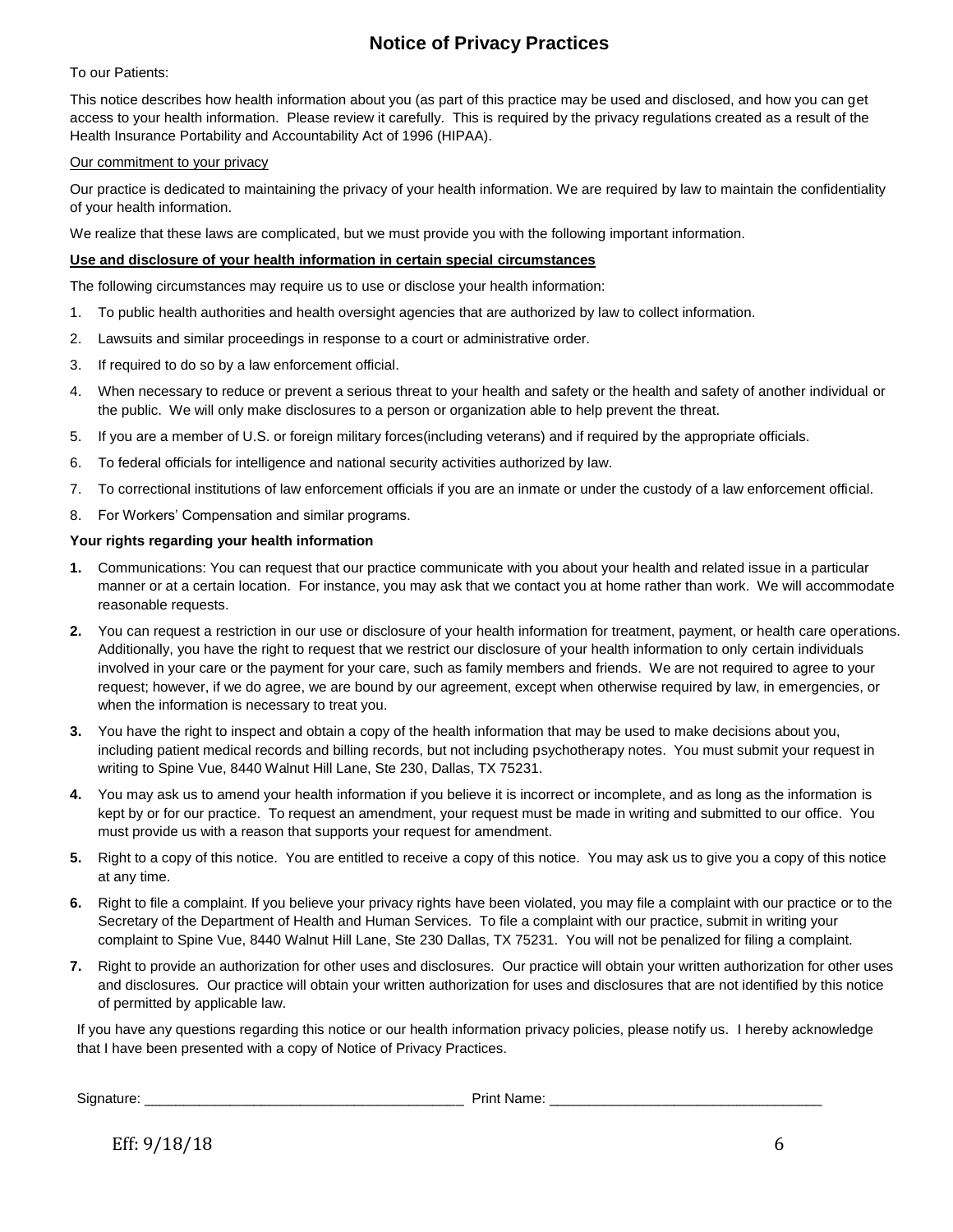# Surgical Assistants Assignment of Benefits

Surgical Assistants (SA's) are specially trained medical professionals who assist a surgeon during an operation. The surgeons of this practice commonly use SA's during surgery. The purpose of this notice is to provide you information regarding billing for this service.

The surgeons of this practice feel strongly that for many surgical procedures, SA's are a medical necessity. A surgical assistant works with the surgeon as a skilled second pair of hands to maximize safety and efficiency. Potential benefits of SA's include decreased exposure of the surgical site, decreased operative time, and decreased blood loss. Your treating surgeon has determined that the use of a SA is necessary for your upcoming surgery.

I understand **Dr. Sean M. Jones-Quaidoo** may require a Physician Assistant to assist in my surgery, and in consideration for receiving medical services provided pursuant to my health insurance policy, I assign payment of my insurance benefits directly to Rambler Surgical Care Associates, PLLC ("RSCA") or Anton Surgical Associates, PLLC ("ASA"). I understand that the charges for these services will be billed by RSCA or ASA to my insurance company. I understand my Surgeon participates in my health plan as an in-network provider and, therefore, I may be liable for applicable deductible and co-payments for covered services.

In the event that my health insurance plan refuses to pay for medically necessary surgical assist services, I assign all my appeal rights, either fully-funded or self-funded (\*ERISA) rights, to a full and fair review process to RSCA or ASA for any and all paid, partially paid or denied surgical assist claims. In consideration for this assignment, RSCA or ASA agrees to potential non-payment and/or undertaking responsibility for the denial determination appeal process under the terms of my health care plan. I understand that if the surgical assistant prevails in any such payment dispute, I may be liable for applicable deductible and co-payment for the contested services.

I give consent to release medical and financial information contained in my insurance file to RSCA or ASA or its designated representative specifically for the purpose of the surgical services and treatment that were necessary for my care to my insurance company. I understand this information is privileged and confidential and will only be released as specific in this authorization, or as required or permitted by law.

Patient/Guardian printed name:

Patient/Guardian signature:

Date:

*\*ERISA is an acronym for the Employee Retirement Income Security Act. The Employee Retirement Income Security Act includes federal laws requiring insurance companies to process submitted insurance claims and appealed insurance claims according to ERISA regulations.*